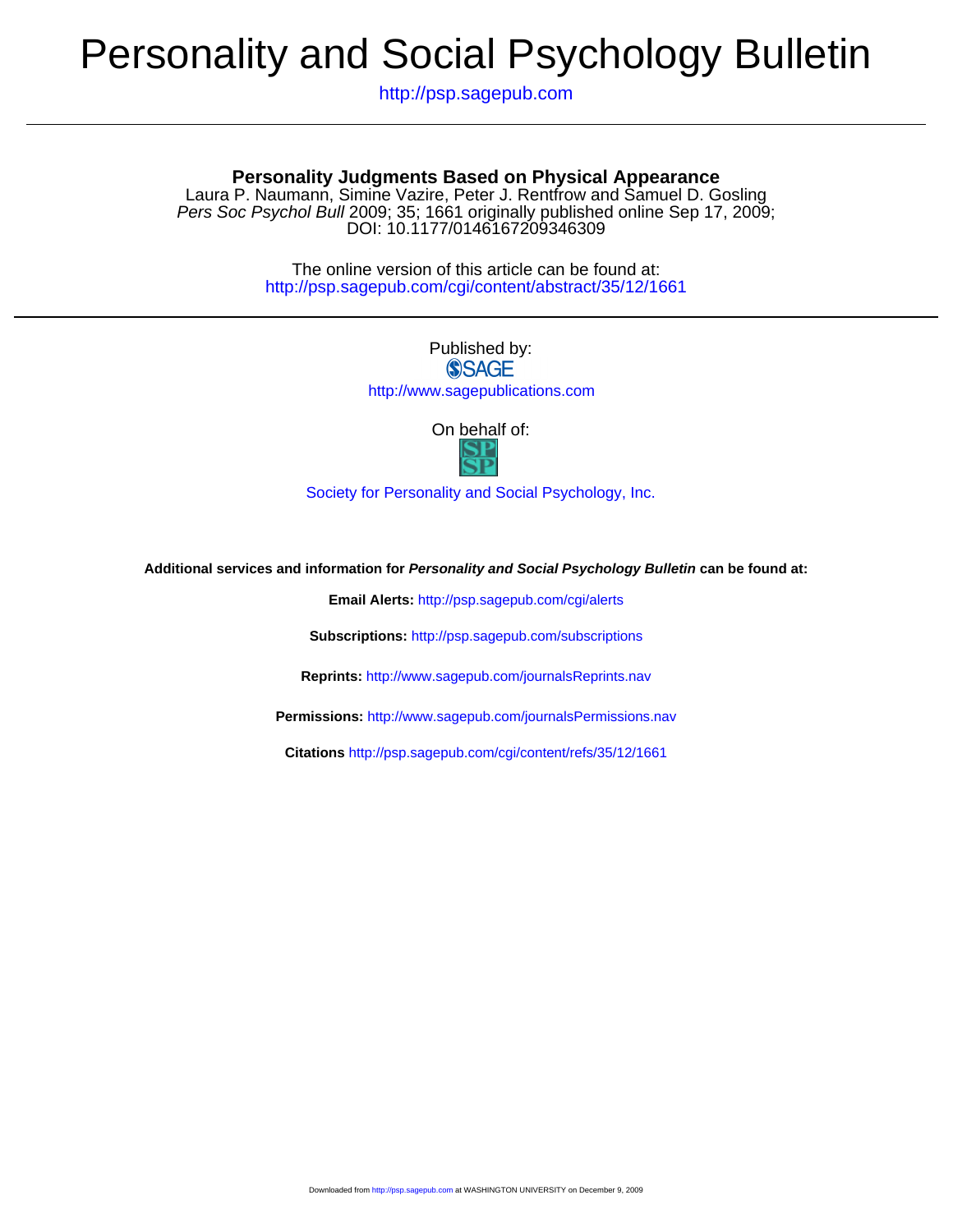# Personality Judgments Based on Physical Appearance

#### **Laura P. Naumann**

*University of California, Berkeley*

#### **Simine Vazire**

*Washington University in St. Louis*

#### **Peter J. Rentfrow**

*University of Cambridge*

#### **Samuel D. Gosling**

*University of Texas at Austin*

*Despite the crucial role of physical appearance in forming first impressions, little research has examined the accuracy of personality impressions based on appearance alone. This study examined the accuracy of observers' impressions on 10 personality traits based on full-body photographs using criterion measures based on self and peer reports. When targets' posture and expression were constrained (standardized condition), observers' judgments were accurate for extraversion, self-esteem, and religiosity. When targets were photographed with a spontaneous pose and facial expression (spontaneous condition), observers' judgments were accurate for almost all of the traits examined. Lens model analyses demonstrated that both static cues (e.g., clothing style) and dynamic cues (e.g., facial expression, posture) offered valuable personalityrelevant information. These results suggest that personality is manifested through both static and expressive channels of appearance, and observers use this information to form accurate judgments for a variety of traits.*

*Keywords: accuracy; person perception; personality; appearance; facial expression*

We Wheelwrights do not scoff at the appearance of things. Things often *are* as they appear. First impressions matter.

*A Prayer for Owen Meany,* John Irving, 1989

Judgments based on physical appearance are ubiquitous and consequential. In face-to-face interactions, appearance is the first piece of information available to others and it can powerfully influence perceivers' subsequent behavior (Efran, 1974; Snyder, Tanke, & Berscheid, 1977; Todorov, Mandisodza, Goren, & Hall, 2005; Zebrowitz, 1996). Furthermore, photographs are an increasingly common feature of everyday life, making physical appearance accessible in many non-face-toface contexts such as personal Web sites (Marcus, Machileik, & Schütz, 2006; Vazire & Gosling, 2004) and online social networks (e.g., Facebook; Buffardi & Campbell, 2008; Gosling, Gaddis, & Vazire, 2008). Despite the ubiquity of appearance and the prevalence of appearance-based judgments, psychological research reveals little about how personality is expressed in physical appearance and how appearance informs observers' judgments of personality.

In fact, after two decades of research based on zeroacquaintance judgments of personality, researchers still do not know the true magnitude of accuracy based on physical appearance alone. Virtually all zero-acquaintance

DOI: 10.1177/0146167209346309

**Authors' Note:** Portions of this research were supported by a Graduate Research Fellowship from the National Science Foundation fellowship to Laura P. Naumann and National Science Foundation Grant 0422924 to Samuel D. Gosling. We are grateful to Oliver P. John and the Berkeley Personality Lab for their helpful comments on earlier versions of the article. Correspondence concerning this article should now be addressed to Laura P. Naumann, Sonoma State University, Department of Psychology, 1801 E. Cotati Avenue, Rohnert Park, CA 94928; e-mail: laura.naumann@sonoma.edu.

*PSPB*, Vol. 35 No. 12, December 2009 1661-1671

<sup>© 2009</sup> by the Society for Personality and Social Psychology, Inc.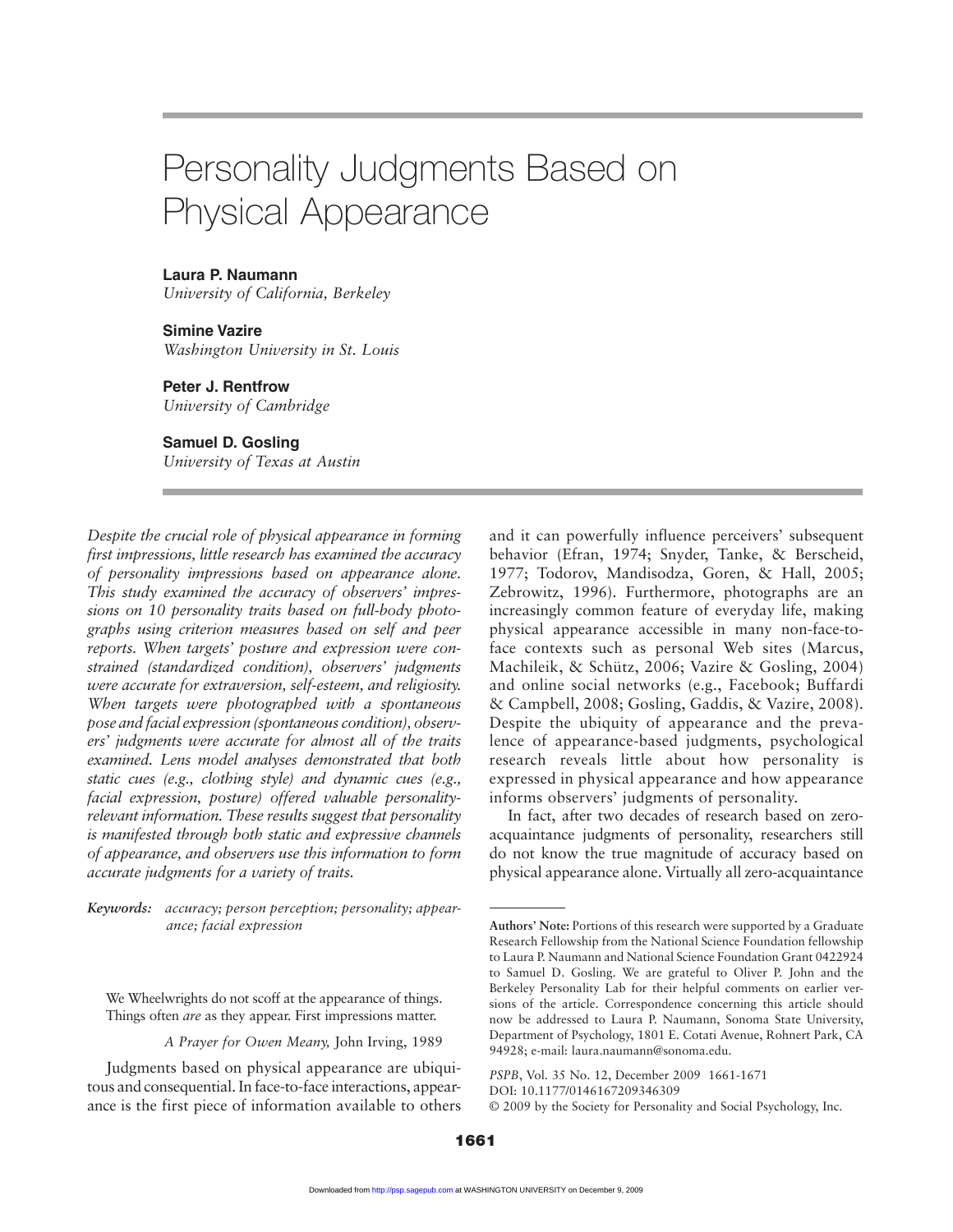studies are based on face-to-face interactions or videotaped behaviors (e.g., Albright, Kenny, & Malloy, 1988; Ambady & Rosenthal, 1992; Borkenau & Liebler, 1992; Carney, Colvin, & Hall, 2007; Funder & Sneed, 1993; Hall, Andrzejewski, Murphy, Mast, & Feinstein, 2008; Kenny, Horner, Kashy, & Chu, 1992; Levesque & Kenny, 1993; Paulhus & Bruce, 1992; Watson, 1989; Yeagley, Morling, & Nelson, 2007), which leaves room for an unknown quantity of supra-appearance information to be conveyed from targets to observers. Thus, the basic question remains unanswered: "How much can be learned about personality from physical appearance alone?"

Our study examines judgments at absolute zeroacquaintance—judgments based on physical appearance captured in full-body photographs. We ask which traits observers can accurately judge on the basis of physical appearance alone. Furthermore, because physical appearance has multiple components (e.g., facial expression, posture, clothing), we assess observer accuracy in two conditions: accuracy from a standardized, posed photograph that reduced the targets' nonverbal expressive behavior (*standardized condition*) and accuracy from a photograph in which targets were free to adopt a spontaneous pose and expression (*spontaneous condition*). Finally, using Brunswik's (1956) lens model as a framework, we examine whether specific static and dynamic appearance-based cues are associated with the targets' actual personalities (*cue validity*) and with the observers' judgments (*cue utilization*).

#### **BACKGROUND**

As we have noted, many zero-acquaintance findings are based on judgments made in information-rich settings such as face-to-face interactions or short video clips (Hall et al., 2008). Findings from these studies show that accuracy is often surprisingly high, especially for extraversion (Hall et al., 2008; Kenny, 1994). But we do not know how much of the accuracy achieved is due to sources of information over and above appearance. One study attempted to examine the different effects of physical appearance, verbal behavior, and nonverbal behavior on personality judgment (Borkenau & Liebler, 1992). Targets were videotaped entering a room, sitting behind a desk, and reading a weather forecast. The researchers presented observers with one of four stimuli: video with sound, video without sound, audio only, and a still extracted from the video. Observers who saw the full video with sound judged four of the Big Five traits accurately, whereas those who saw the video still judged only extraversion and conscientiousness accurately. These results suggest that physical appearance does offer some valid information, but accuracy

increases when other verbal and nonverbal sources of information are available to observers.

Borkenau and Liebler's (1992) study was groundbreaking and informative, but its design limited the researchers' ability to estimate the magnitude of accuracy of judgments based on physical appearance alone. First, the targets in the still videos were sitting behind a desk, thereby obstructing observers' views of some aspects of physical appearance (e.g., clothing, posture). The results, then, may have underestimated both the accuracy levels and the range of traits that can be judged accurately based on physical appearance. Second, by restricting their examination to the Big Five personality traits, the researchers may have missed other important aspects of personality that can be judged on the basis of physical appearance. Third, accuracy was measured by correlating observers' ratings with a criterion measure based solely on self-reports. Multimethod criterion measures are more reliable and more valid than criteria from a single source (Funder, 1995; Kenny, 1994; Vazire, 2006), and selfreports are especially likely to be vulnerable to bias for some traits (e.g., evaluative, ambiguous traits; Dunning, Meyerowitz, & Holzberg, 1989; Vazire, 2008).

Other studies have examined the accuracy of personality judgments based on photographs alone, thus providing a test of accuracy at absolute zero acquaintance. Indeed, several studies have found substantial accuracy for some traits (e.g., Berry & Finch-Wero, 1993; Rind & Gaudet, 1993; Robins, Gosling, & Donahue, 1997; Vazire, Naumann, Rentfrow, & Gosling, 2008). However, these studies also had important design limitations. First, the bulk of this research has relied exclusively on facial photographs (see Zebrowitz & Collins, 1997, for a review) because the studies were designed to examine the role of facial expression in personality judgment, not the role of physical appearance in its entirety. As a result, many researchers used headshots or above-the-waist photographs as stimuli, not full-body photographs (e.g., Berry & Finch-Wero, 1993; Borkenau, Brecke, Möttig, & Paelecke, 2009; Little & Perrett, 2006; Penton-Voak, Pound, Little, & Perrett, 2006; Shevlin, Walker, Davies, Banyard, & Lewis, 2003; Zebrowitz, Hall, Murphy, & Rhodes, 2002). Knowing how facial expression contributes to judgments of personality is important, but metaanalyses of thin-slice judgments suggest that many cues to personality also reside below the head (e.g., clothing, posture; Ambady & Rosenthal, 1992). Another limitation of many of these studies is that they limit their examination of accuracy to just one or two traits, such as trustworthiness, narcissism, or intelligence (e.g., Todorov, Baron, & Oosterhof, 2008; Vazire et al., 2008; Zebrowitz et al., 2002). Finally, many of these studies used targets' self-ratings as the only accuracy criterion. Together, these design features may be underestimating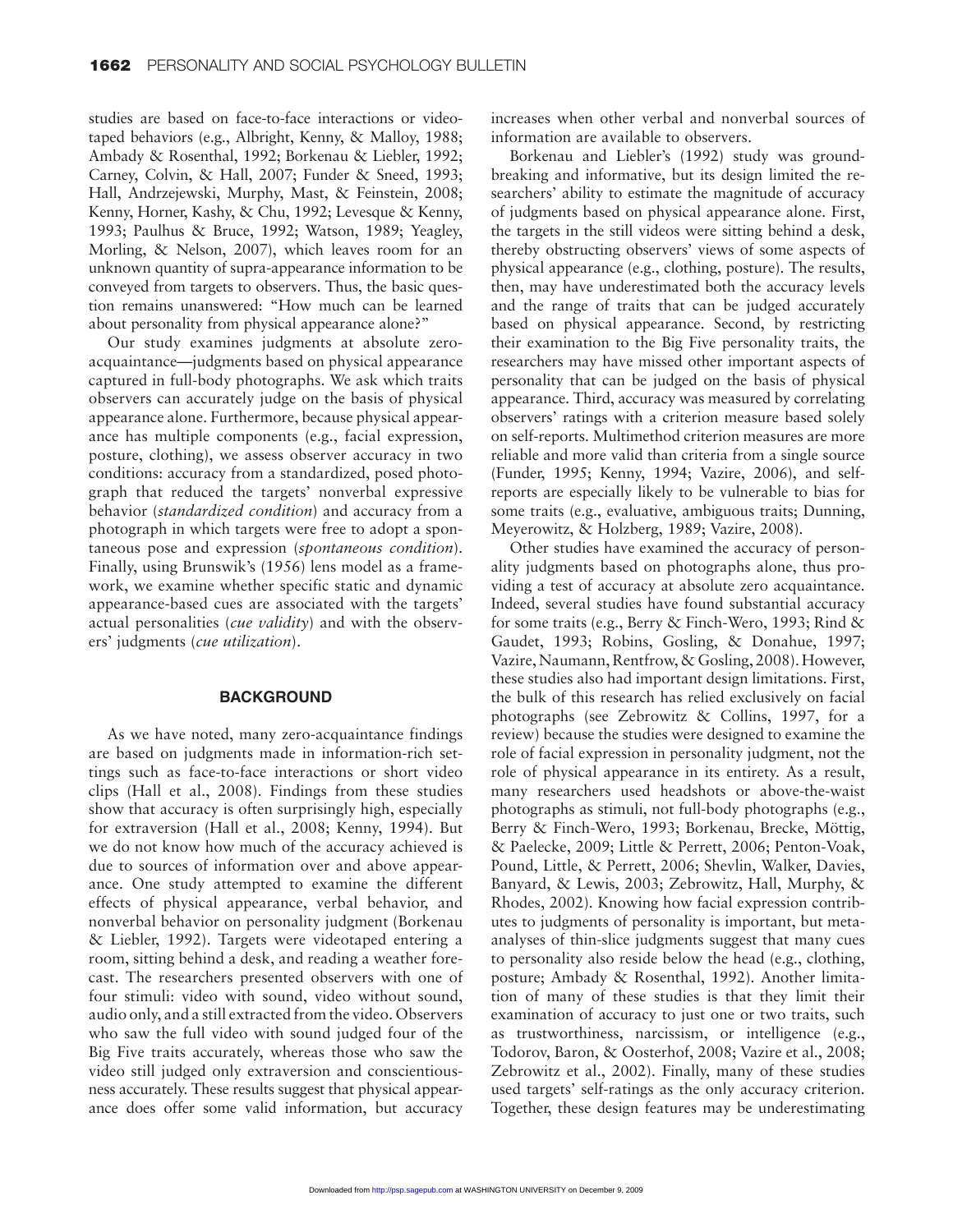the magnitude of the accuracy correlations that can be achieved and the breadth of personality traits that can be accurately detected from physical appearance.

Finally, physical appearance is composed of multiple sources of information. It contains both static components related to physical grooming (e.g., style of dress and hairstyle) and dynamic aspects related to nonverbal expressive behavior (e.g., posture and facial expression; Riggio, Widaman, Tucker, & Salinas, 1991). Prior research has found that different components of physical appearance relate to different personality traits. For example, style of dress (e.g., formal attire) is a valid indicator of conscientiousness (Albright et al., 1988; Borkenau & Liebler, 1992) and facial expression has been connected to extraversion (Kenny et al., 1992). Furthermore, residue from expressive behavior may even pervade static aspects of appearance. For example, over a lifetime, emotionally expressive behavior can become etched on people's neutral faces (e.g., "laugh lines"; Malatesta, Fiore, & Messina, 1987). This pattern of evidence suggests that many elements of physical appearance may inform the process of accurate personality judgment, yet no research has compared the accuracy of judgments based on different components of physical appearance.

#### **THE PRESENT STUDY**

We examined three research questions: (a) What traits can be perceived accurately based on physical appearance in a standardized (posed) photograph? (b) Does accuracy improve when spontaneously expressed nonverbal components of physical appearance are visible to observers? and (c) Which static and dynamic appearance-based cues are associated with the targets' actual personalities (*cue validity*) and with the observers' judgments (*cue utilization*)? The answers to these questions will further elucidate the role of physical appearance and its multiple components in personality judgment.

We incorporated several critical design features that allowed us to provide a rigorous test of our research questions. First, to capture all aspects of physical appearance we used unobstructed full-body photographs of targets as stimuli. Second, because physical appearance is composed of multiple static and dynamic aspects, we attempted to systematically restrict the nonverbal expressive portion of physical appearance by taking two photographs of each target—one in which targets were told to stand in a standardized fashion with a neutral facial expression and posture (standardized condition) and one in which targets were given no instructions about how to pose (spontaneous condition). Third, we coded both static and dynamic appearance-based cues that may serve as the lens through which observers form accurate judgments about targets' personalities. Fourth, we examined a broad range of personality traits—the Big Five traits, as well as likability, self-esteem, loneliness, religiosity, and political orientation. By including the Big Five traits, we were able to compare our findings to those of other zero-acquaintance research. By including five additional traits that are important in interpersonal perception but are not well captured by the Big Five, we were able to examine other potential domains of accuracy in personality judgment. Fifth, our accuracy criterion was based on a multi-method composite measure of self-ratings and ratings by well-acquainted informants. In the following we describe how we tested each research question.

*Question 1: What traits can be perceived accurately based on physical appearance in a standardized photograph?* To test this question, we examined the accuracy of judgments made in the standardized condition by correlating observers' ratings with our criterion measure of what the targets were actually like (i.e., the selfinformant composite). Because of the dearth of research on non-Big-Five traits, we did not make specific predictions about how accuracy would vary across these traits. Among the Big Five traits, previous zero-acquaintance studies based on slices "thicker" than a photograph have demonstrated that observers can most consistently judge extraversion with some degree of accuracy (Borkenau & Liebler, 1992; Carney et al., 2007; Hall et al., 2008; Kenny, 1994). Therefore, we predicted that observers would be able to judge extraversion from a standardized photograph.

We also predicted that observers would be able to judge openness accurately. Accuracy is rarely achieved for openness when observers watch brief film clips of targets or engage in brief face-to-face interactions with targets (e.g., Albright et al., 1988; Funder & Colvin, 1988). Some suggest that this is because openness is unlikely to be related to expressive behavior (Ambady, Bernieri, & Richeson, 2000; Carney et al., 2007). Still, other zero-acquaintance research whose stimuli rely on an individuals' crafted environment (e.g., offices, bedrooms, Web sites; Gosling, Ko, Mannarelli, & Morris, 2002; Marcus et al., 2006; Vazire & Gosling, 2004) has found observer accuracy for openness. In these environments, individuals can make identity claims about their personality and beliefs (e.g., through posters or buttons making a statement), and these claims may act as clues to their openness. We suspect that clothing may also serve as an outlet for identity claims. Therefore, we predicted that observers would be able to judge openness accurately from a standardized photograph when the target's full body is available.

*Question 2: Does accuracy improve when nonverbal expressive behavior is visible to observers?* To test this question, we compared the accuracy levels of judgments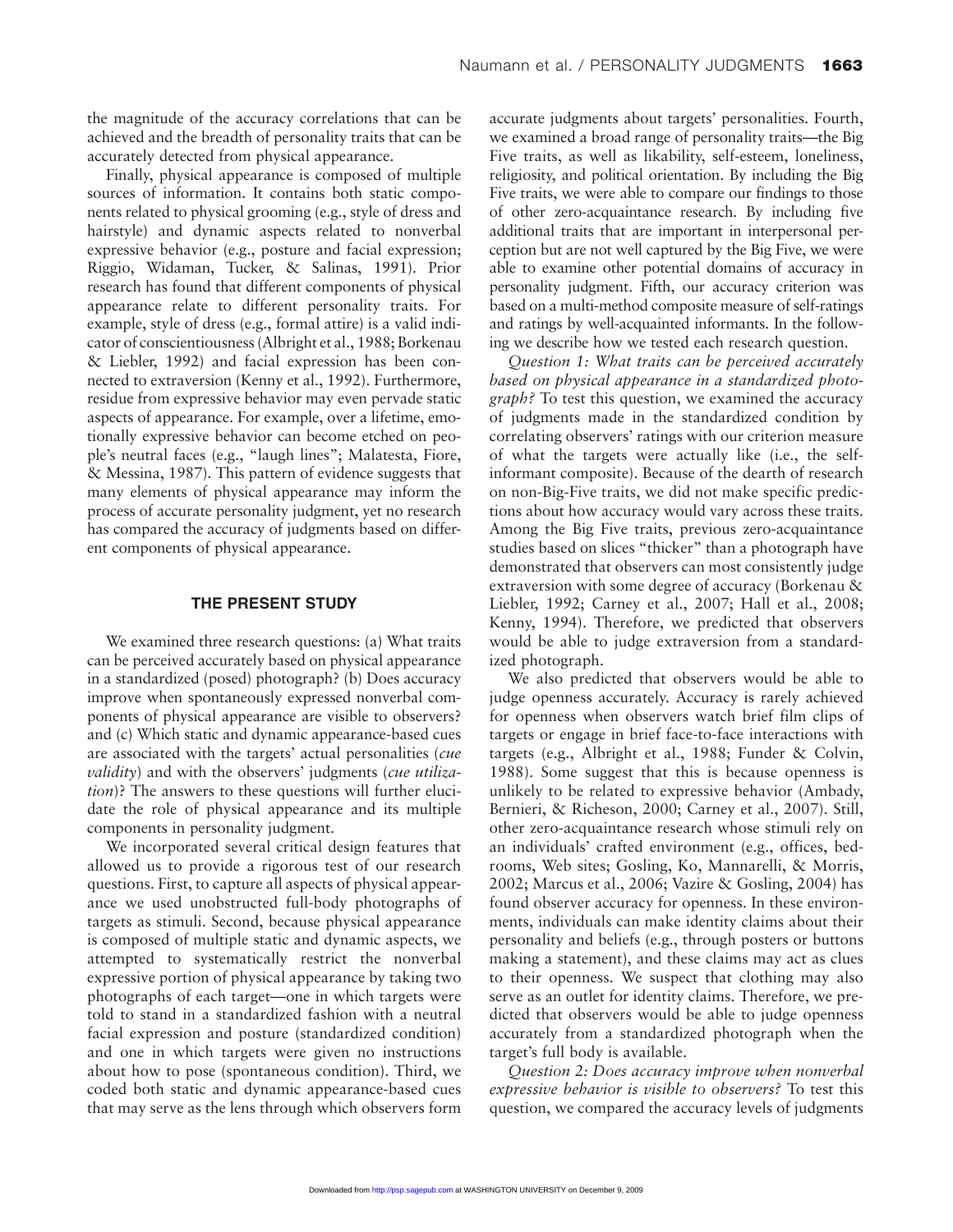formed in the standardized condition with those made in the spontaneous condition. Prior "thin-slice" research that has parsed stimuli into various channels of information (e.g., face vs. full body; silent vs. full-sound film) typically finds that the greater the information, the greater the overall accuracy (e.g., Ambady & Rosenthal, 1992; Borkenau & Liebler, 1992). Furthermore, research shows that nonverbal expressive behavior is particularly informative of an individual's underlying dispositions and internal states (DePaulo, 1992; Ekman & Friesen, 1969, 1974). Therefore, because the spontaneous condition increased the amount of nonverbal expressive behavior available to observers, we predicted that judgments made in the spontaneous condition would have greater accuracy than judgments made in the standardized condition overall.

*Question 3: Which cues are associated with the targets' actual personalities (*cue validity*) and with the observers' judgments (*cue utilization*)?* Physical appearance is rife with symbols reflecting a person's identity (identity claims) and traces of past or anticipated behavior (behavior residue; Gosling et al., 2002). Although little research has examined the role of appearancebased cues in personality judgments, a handful of studies have shown that style of dress (e.g., formal attire) is a valid indicator of conscientiousness (Albright et al., 1988; Borkenau & Liebler, 1992) and a cheerful expression is predictive of extraversion (Borkenau et al., in press; Kenny et al., 1992). These findings suggest that observers use both static (e.g., clothing style) and dynamic (e.g., smiling) elements of a target's physical appearance to form impressions and that these cues are differentially related to various personality characteristics. Therefore, we coded cues that captured both static and dynamic components of appearance in the spontaneously expressed photograph.

Next, we used Brunswik's (1956) lens model as an organizing framework to further explicate the process by which observers use these appearance-based cues to form accurate personality impressions. According to this model, observers look to cues in the environment (the lens) to formulate impressions of a target's underlying disposition. Observers make accurate judgments if they use cues that are valid indicators (and ignore invalid cues) of the target's underlying personality. Using this model as a guide, we first examined which cues were valid indicators of the targets' personalities (*cue validity*). Next, we examined whether observers may have used these cues to formulate their personality judgments (*cue utilization*). We predicted that the targets' personalities would be related to appearancebased cues and that these cues would be related to observers' judgments.

#### **METHOD**

#### *Target Participants*

Target participants (those photographed and used as the targets of personality judgment) were 123 undergraduate students enrolled in introductory psychology classes at the University of Texas at Austin. Targets were 55% female, 56% White, 23% Asian American, 12% Latino or Latina, 3% African American, 3% Other, and averaged 18.7 years old (*SD* = 2.0). Participants completed the experiment in exchange for partial fulfillment of course requirements. This sample is the same as that used in Vazire et al. (2008).

Two photographs were taken of each target participant—first in the spontaneous condition (where participants were not instructed on how to stand or pose), followed by the standardized condition (where participants were instructed to look directly into the camera, keep a neutral facial expression, and stand with their feet shoulder-width apart and hands at their sides). The location of the camera and the participant were fixed so that the bottom of the frame was just below the participant's feet, ensuring that the entire body would be captured in the photograph. The targets did not know that they would be photographed before coming to the experiment.

All targets in the standardized condition (100%) stood with their hands at their side, 94% stood with their feet shoulder-width apart, 92% looked directly at the camera, and 12% smiled, suggesting strong compliance with the instructions. Those who did not comply with instructions in the standardized condition were dropped from those analyses. In contrast, the same targets had more varied poses in the spontaneous condition: Sixty percent stood with their hands at their side, 30% stood with their feet shoulder-width apart, 66% looked directly at the camera, and 66% smiled, suggesting that there were individual differences in nonverbal expressive behavior. The 10 targets who smiled in the standardized condition were excluded from all analyses, resulting in a final sample of 113 targets.

#### *Accuracy Criterion*

Our criterion measure was based on the aggregate of the targets' self-ratings and their informants' ratings of them, a criterion now widely regarded as the gold standard in personality research (Funder, 1995; Funder & Sneed, 1993; Vazire, 2006; Vazire & Gosling, 2004). We assessed the targets' personalities using the 44-item Big Five Inventory (BFI; John, Naumann, & Soto, 2008) and a variety of single-item measures, including likability, self-esteem, loneliness, religiosity, and political liberalism. All items were rated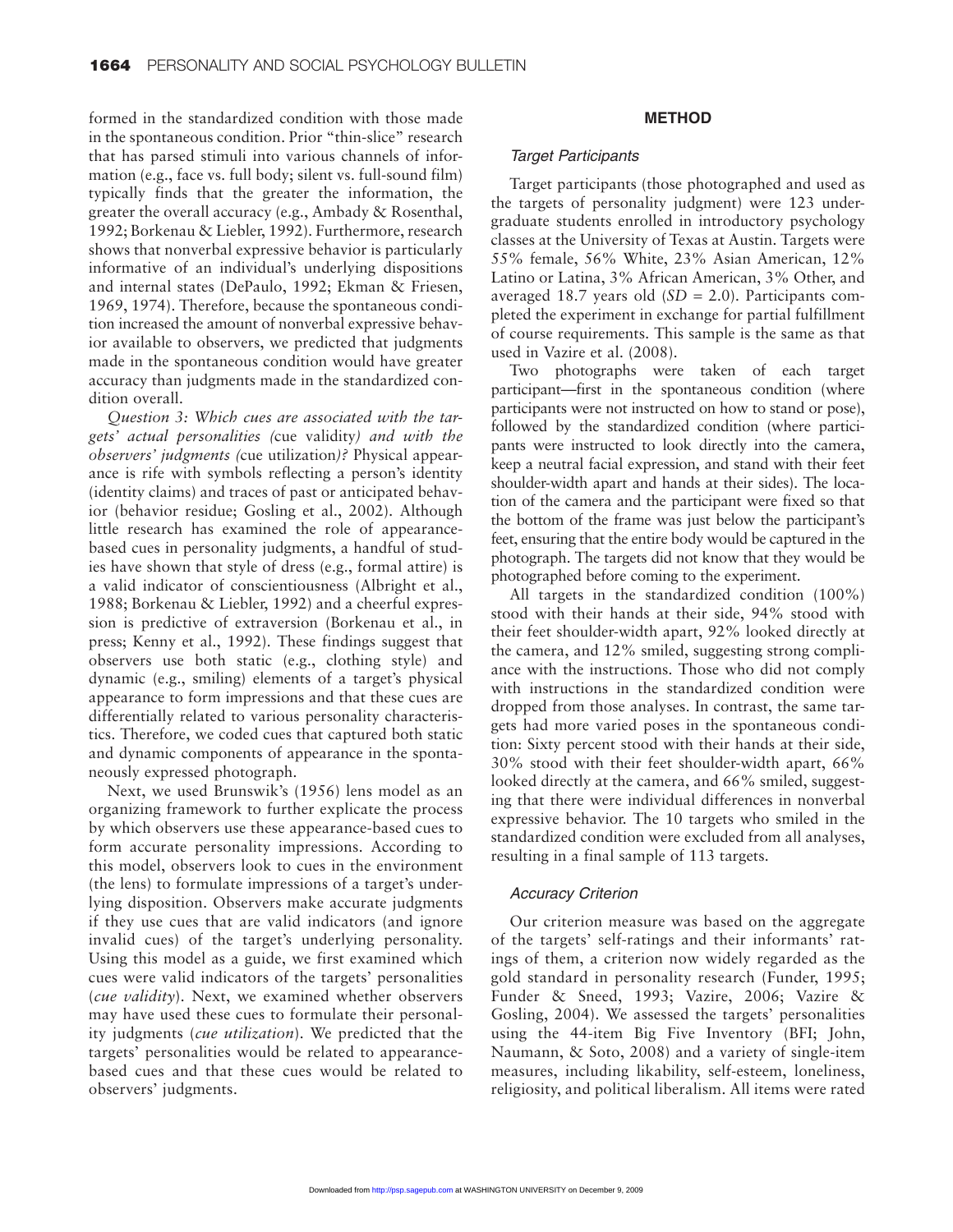on a 7-point Likert-type scale ranging from 1 (*disagree strongly*) to 7 (*agree strongly*).

The target individuals completed the questionnaire in the laboratory and nominated three informants who knew them well. The informants were contacted by e-mail and completed the questionnaire online. We assured the informants that their ratings would be kept confidential. We obtained ratings from at least one informant for all of the targets; 47 targets had ratings from two informants, and 70 targets had ratings from all three informants. Acquaintance between the informants and the targets averaged 9.6 years  $(SD = 7.3)$ , and 261 of the 305 informants (86%) reported knowing the participant "quite well" or "very well."

To create the criterion measure, we first aggregated across the available informant reports (because targets could have had one to three informant reports) and then averaged the composite informant ratings with the targets' self-ratings; therefore, self-ratings were equally weighted (i.e.,  $\frac{1}{2}$ ) with the informant ratings for all targets. The intraclass correlation (ICC[2, 1]; Shrout & Fleiss, 1979) reliability for the self-informant aggregates was strong (mean  $\alpha = .79$ ).

#### *Observer Ratings*

Observers independently rated the personalities of the targets on the BFI and the five single-item measures described previously. In the standardized condition, six observers completed their ratings after viewing the standardized photograph of each target. These observers were told that the targets had been directed to pose in the standardized position. In the spontaneous condition, six diffrent observers independently rated the personalities of the same targets after viewing the spontaneous photograph of each target.

The observers were undergraduate students working on the project as research apprentices. The order in which the observers viewed the photographs was varied. None of the observers knew the targets, and the observers were instructed not to communicate with each other about their ratings. The ICC reliabilities for the aggregate of the observers' ratings in the standardized and spontaneous conditions were acceptable (mean  $\alpha$ s = .49 and .69, respectively).

#### *Cues*

*Cue selection*. We drew from the few studies that examined the link between personality and appearancebased cues to inform our cue selection. In particular, we were interested in coding the static (e.g., style of dress; body appearance) and dynamic (e.g., nonverbal expressive behavior) aspects of physical appearance. The static cues we coded were: healthy (vs. sickly) appearance, stylish (vs. unstylish) appearance, distinctive (vs. ordinary) appearance, and neat (vs. messy) appearance. The dynamic cues we coded were: smiling, looking away from (vs. straight at) camera, arms folded, arms behind back, energetic (vs. tired) stance, and tense (vs. relaxed) stance.

*Coders*. Two-person teams were assigned to code one of the selected cues from the photograph in the spontaneous condition. These coders were undergraduate students who had not participated in any previous phase of the study. None of the coders knew any of the targets. Coders were told to code only the cue given and not to make broader inferences about the targets. The most concrete cues, such as smiling and arms folded, were coded for their *presence* (1) or *absence* (0). More global cues, such as energetic stance, were rated on a 7-point bipolar scale (e.g., 1 = *tired,* 7 = *energetic*). We aggregated the pair of coders' ratings to form a composite rating for each cue. Alpha reliabilities for the appearance-based cues were healthy appearance (.65), stylish appearance (.69), distinctive appearance (.70), neat appearance (.70), smiling (.91), looking away from camera (.74), arms folded (.87), arms behind back (.97), energetic stance  $(.81)$ , and tense stance  $(.67)$ .

#### **RESULTS**

#### *Definition of Accuracy*

In line with previous research (e.g., Ambady et al., 2000; Bernieri, 2001; Bernieri, Gillis, Davis, & Grahe, 1996; Carney et al., 2007; Hall, Bernieri, & Carney, 2005; Hall et al., 2008), we tested whether observers were accurate using two indices: aggregated-observer accuracy (also "group" or "pooled" accuracy) and singleobserver accuracy. The aggregated-observer accuracy index reflects the level of accuracy achieved for a group of raters independent of the idiosyncrasies of any single rater (Block, 1961). Aggregated-observer accuracy also increases the reliability of judgments (compared to singleobserver accuracy) through the use of multiple items (i.e., judges) and is one of the most commonly used indices of accuracy (Kenny, 1994). We computed aggregated-observer accuracy by correlating the aggregate of the six observers' ratings with the accuracy criterion (aggregated self and informant ratings) in both the standardized and spontaneous conditions. The single-observer accuracy index reflects how accurate a single observer would be when forming impressions of a set of targets; singleobserver accuracy generalizes to how accurate a "typical" observer would be. We computed single-observer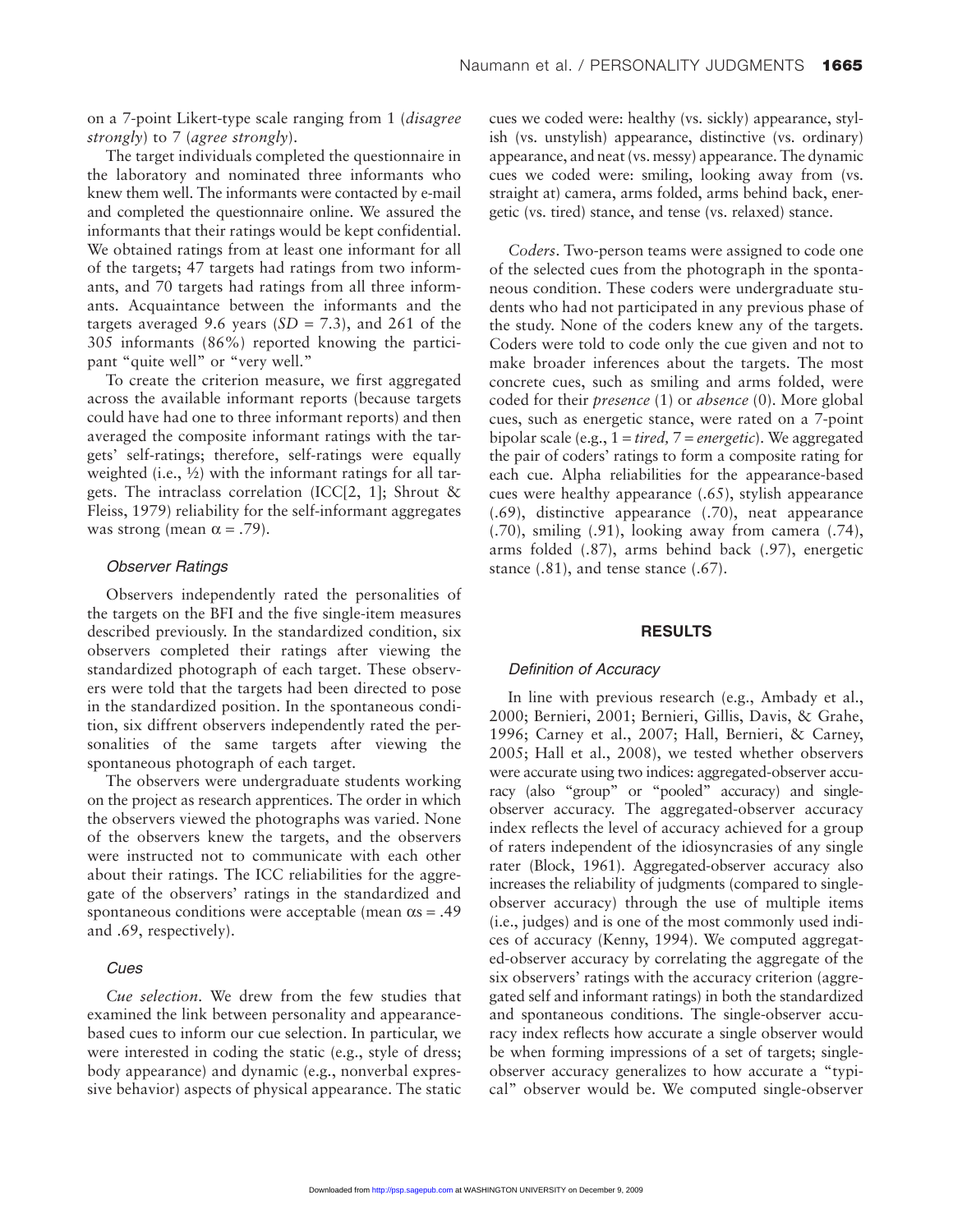accuracy by correlating each observer's rating with the accuracy criterion separately for each observer and for all 10 traits. To summarize these results, we averaged across the six observers' accuracy correlations for each of the 10 personality traits and in both the standardized and spontaneous conditions using Fisher's *r* to *z* formula, and then transformed the average back into a correlation.

How much accuracy should we expect? In a minimalinformation context such as this one, it may be difficult to know how much accuracy is a lot. One standard to help readers evaluate the magnitude of the accuracy correlations is to compare them to accuracy results found in other contexts. For example, a review by Hall et al. (2008) found that the average accuracy (when converted to a Pearson's *r*) for Big Five trait judgments based on a dynamic stimulus (e.g., movie or face-to-face interaction) was .23, ranging from .40 for extraversion to .12 for agreeableness. Two studies (Borkenau et al., in press; Carney et al., 2007) looked at accuracy after exposure to very brief (50 ms and 5 s, respectively) videos of the targets. In the 50 ms condition (Borkenau et al., in press), accuracy averaged .13 across the Big Five and ranged from .31 for extraversion to .01 for neuroticism. In the 5 s condition (Carney et al., 2007), accuracy averaged .14 across the Big Five and ranged from .22 for extraversion to .04 for agreeableness.

Accuracy correlations can also be compared to typical effect sizes across all of social/personality research. A recent paper (Richard, Bond, & Stokes-Zoota, 2003) presented a meta-analysis and reported that the average effect size (when converted to a Pearson's *r*) is .21 for the field as a whole  $(SD = .15)$ , and  $.21$   $(SD = .14)$  for personality research in particular. These values give us a context for interpreting the magnitude of the accuracy correlations obtained in the present study.

In addition, because the correlation metric is not familiar to all readers, we follow the lead of Hall et al. (2008) and converted this index using the binomial effect size display (BESD; Rosenthal & Rubin, 1982) formula to an index called a proportion index, or *pi*  (Rosenthal & Rubin, 1989). This index is somewhat controversial (see Hall et al., 2008, for a discussion) but provides a rough estimate of the proportion of targets that observers would have judged accurately if the measure of accuracy were binary (correct/incorrect) rather than a correlation.

# *Question 1: What Traits Can Be Perceived Accurately Based on Physical Appearance in a Standardized Photograph?*

We predicted that when shown the targets' posed physical appearance, observers would form accurate judgments of extraversion and openness. To test this prediction, we

computed correlations between the observers' ratings in the standardized condition and the accuracy criterion for each trait. Consistent with our predictions, aggregated observers' ratings showed some degree of accuracy for extraversion and marginally significant levels of accuracy for openness and emotional stability (see first data column of Table 1). However, observers were not accurate at judging agreeableness and conscientiousness. In addition, observers' judgments of self-esteem and religiosity were also accurate at above chance levels when observers' judgments were aggregated. When accuracy was examined for the average single observer, only judgments of extraversion were accurate above chance levels (second data column of Table 1).

# *Question 2: Does Accuracy Improve When Nonverbal Expressive Behavior Is Visible to Observers?*

We next tested the hypothesis that expressive behavior (e.g., facial and postural expression) improves observer accuracy. We predicted that accuracy would generally be stronger in the spontaneous condition than in the standardized condition. To test this prediction, we first computed accuracy correlations for the spontaneous condition (third and fourth data columns of Table 1). Consistent with our prediction, more traits were judged accurately in the spontaneous condition (9 vs. 5 of 10) and the average accuracy correlation was higher (.25 vs. .14). Next, we tested whether the difference in accuracy between the two conditions was statistically significant for each trait using Hotelling's *t* test of significance of the difference between dependent correlations with the Williams modification (Kenny, Kashy, & Cook, 2006). These analyses show that the aggregated observers' ratings in the spontaneous condition were more accurate than the aggregated observers' ratings in the standardized condition for agreeableness and openness, and marginally more accurate for conscientiousness and loneliness.

Another way to examine whether observers in the spontaneous condition achieved greater accuracy than observers in the standardized condition is to examine whether the observers' ratings in the spontaneous condition provided incremental validity over the observers' ratings in the standardized condition in predicting the targets' actual personalities. To do this, we conducted hierarchical regression analyses predicting the targets' personalities (i.e., the accuracy criterion) from observations made in the standardized and spontaneous conditions for each of the 10 traits. In Step 1 we entered the observations made in the standardized condition, and in Step 2 we simultaneously entered observations from both conditions. The standardized regression weights from Step 2 and change in *R* are presented in Table 2. A significant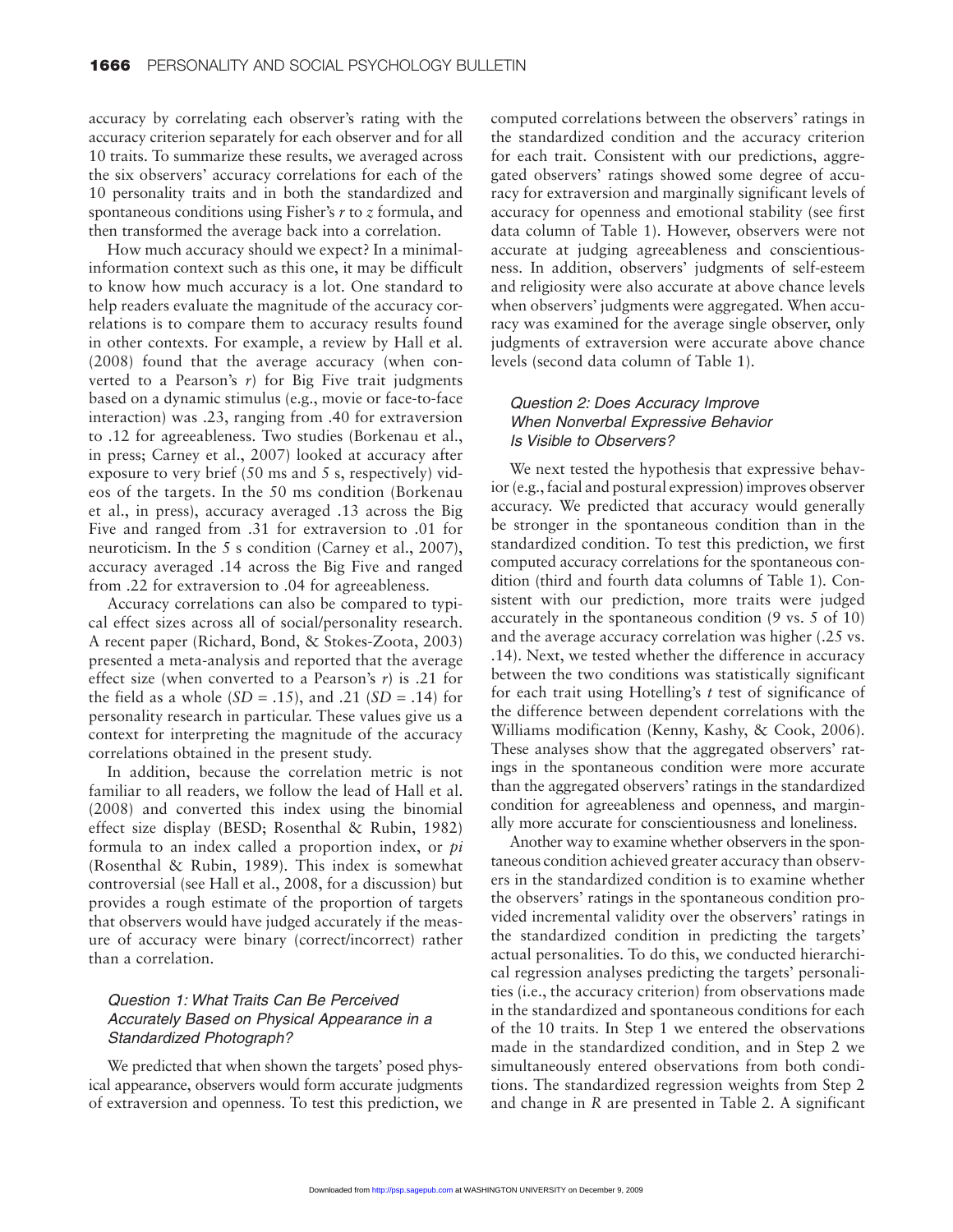|                       |                        |         | Standardized Condition | Spontaneous Condition |                        |         |                    |                   |
|-----------------------|------------------------|---------|------------------------|-----------------------|------------------------|---------|--------------------|-------------------|
|                       | Aggregated<br>Observer |         | Single<br>Observer     |                       | Aggregated<br>Observer |         | Single<br>Observer |                   |
| Personality Trait     |                        | $(p_i)$ | r                      | $(p_i)$               | r                      | $(p_i)$ | r                  | (p <sub>i</sub> ) |
| Extraversion          | $.39**$                | (.70)   | $.29**$                | (.65)                 | $.42**$                | (.71)   | $.34**$            | (.67)             |
| Agreeableness         | $-.11$                 | (.45)   | $-.05$                 | (.48)                 | $.20*$                 | (.60)   | .13                | (.57)             |
| Conscientiousness     | $-.03$                 | (.49)   | $-.01$                 | (.50)                 | .12                    | (.56)   | .08                | (.54)             |
| Emotional stability   | .17 <sup>†</sup>       | (.59)   | .09                    | (.55)                 | $.18^{+}$              | (.59)   | .10                | (.55)             |
| Openness              | $.17^{+}$              | (.59)   | .12                    | (.56)                 | $.35***$               | (.68)   | $.20*$             | (.60)             |
| Likability            | .10                    | (.55)   | .07                    | (.54)                 | $.28**$                | (.64)   | $.19*$             | (.60)             |
| Self-esteem           | $.26***$               | (.63)   | .14                    | (.57)                 | $.28**$                | (.64)   | $.20*$             | (.60)             |
| Loneliness            | .06                    | (.53)   | .04                    | (.52)                 | $.23*$                 | (.62)   | .16 <sup>†</sup>   | (.58)             |
| Religiosity           | $.24***$               | (.62)   | .11                    | (.56)                 | $.27**$                | (.64)   | $.15^+$            | (.58)             |
| Political orientation | .16 <sup>†</sup>       | (.58)   | .10                    | (.55)                 | .17 <sup>†</sup>       | (.59)   | .10                | (.55)             |
| Mean                  | .14                    | (.57)   | .09                    | (.55)                 | .25                    | (.63)   | .17                | (.59)             |

**TABLE 1:** Accuracy of Impressions Formed in the Standardized and Spontaneous Conditions

NOTE: Aggregated observer is the correlation between the aggregated observers' ratings and the accuracy criterion. Single observer is the mean of the six pairwise correlations between each observer's rating with the accuracy criterion. Numbers in parentheses are the proportion index (*pi*) which is the proportion of targets that observers would have judged accurately if the measure of accuracy were binary (correct/incorrect) rather than a correlation, calculated using the Binomial Effect Size Display (BESD) formula (Rosenthal & Rubin, 1982). Means were computed using Fisher's *r*-to-Z transformations.

† *p* < .10, two-tailed. \**p* < .05, two-tailed. \*\**p* < .01, two-tailed.

TABLE 2: Does Accuracy Improve When Expressive Behavior Is Visible to Observers?

| Personality Trait     | Standardized<br>ß | Spontaneous<br>ß | $\Delta R$ |
|-----------------------|-------------------|------------------|------------|
| Extraversion          | $.24*$            | $29**$           | $.07**$    |
| Agreeableness         | $-.18$            | $.25**$          | $.16**$    |
| Conscientiousness     | $-.17$            | .23              | .1.5       |
| Emotional stability   | .13               | .1.5             | .05        |
| Openness              | $-.02$            | $.36**$          | $.18**$    |
| Likability            | .03               | $.27**$          | $.18***$   |
| Self-esteem           | .17               | .19              | .05        |
| Loneliness            | $-.05$            | $.2.5*$          | $.18*$     |
| Religiosity           | .15               | $.20*$           | $.06*$     |
| Political orientation | .09               | .12              | .03        |
| Mean                  | .04               | .23              | .11        |

NOTE:  $N = 113$  targets.  $β$  is the standardized regression weight from Step 2 of the hierarchical regression model that controls for aggregated observations made in the other condition. Δ*R* is the increase in the multiple correlation obtained when+ observations made in the spontaneous condition are added to the regression equation in Step 2. Means were computed using Fisher's *r* to *Z* transformations. \**p* < .05, two-tailed. \*\**p* < .01, two-tailed.

change in *R* suggests that information in the spontaneous condition contributes to increases in accuracy over and above the information in the standardized condition. As these results show, observers' ratings in the spontaneous condition provided incremental validity over the observers' ratings in the standardized condition for 6 of the 10 traits.

How accurate was the typical observer, individually, in the spontaneous condition? The accuracy correlations for the average single observer were significant for extraversion, openness, likability, and self-esteem and marginally significant for loneliness and religiosity (fourth data column of Table 1). Again, more traits were judged accurately in the spontaneous condition (4 vs. 1 of 10) and the average accuracy correlation was higher (.17 vs. .09).

### *Question 3: Which Cues Are Associated With the Targets' Actual Personalities (Cue Validity) and With the Observers' Judgments (Cue Utilization)?*

For each cue and for each trait, we tested (a) the extent to which the cues in the spontaneously posed photos correlated with the targets' actual personalities, as measured with the self-informant composite (cue validity) and (b) the extent to which the cues correlated with observers' personality ratings made in the spontaneous condition (cue utilization). To measure cue validity, we correlated the targets' criterion scores (the aggregate of self and informant personality ratings) with the independently coded appearance-based cues. To measure cue utilization, we correlated aggregated observers' ratings from the spontaneous condition with these cues.

Table 3 presents the cue validity and cue utilization correlations for the Big Five dimensions. Both static and dynamic appearance-based cues were valid indicators of extraversion; the most valid cues included having an energetic stance, looking stylish and healthy, and smiling. Observers' impressions of extraversion were most strongly correlated with targets' energetic stance and smiling. Agreeable targets were more likely to smile and stand in a more relaxed way; observers' judgments in the spontaneous condition were also correlated with these cues.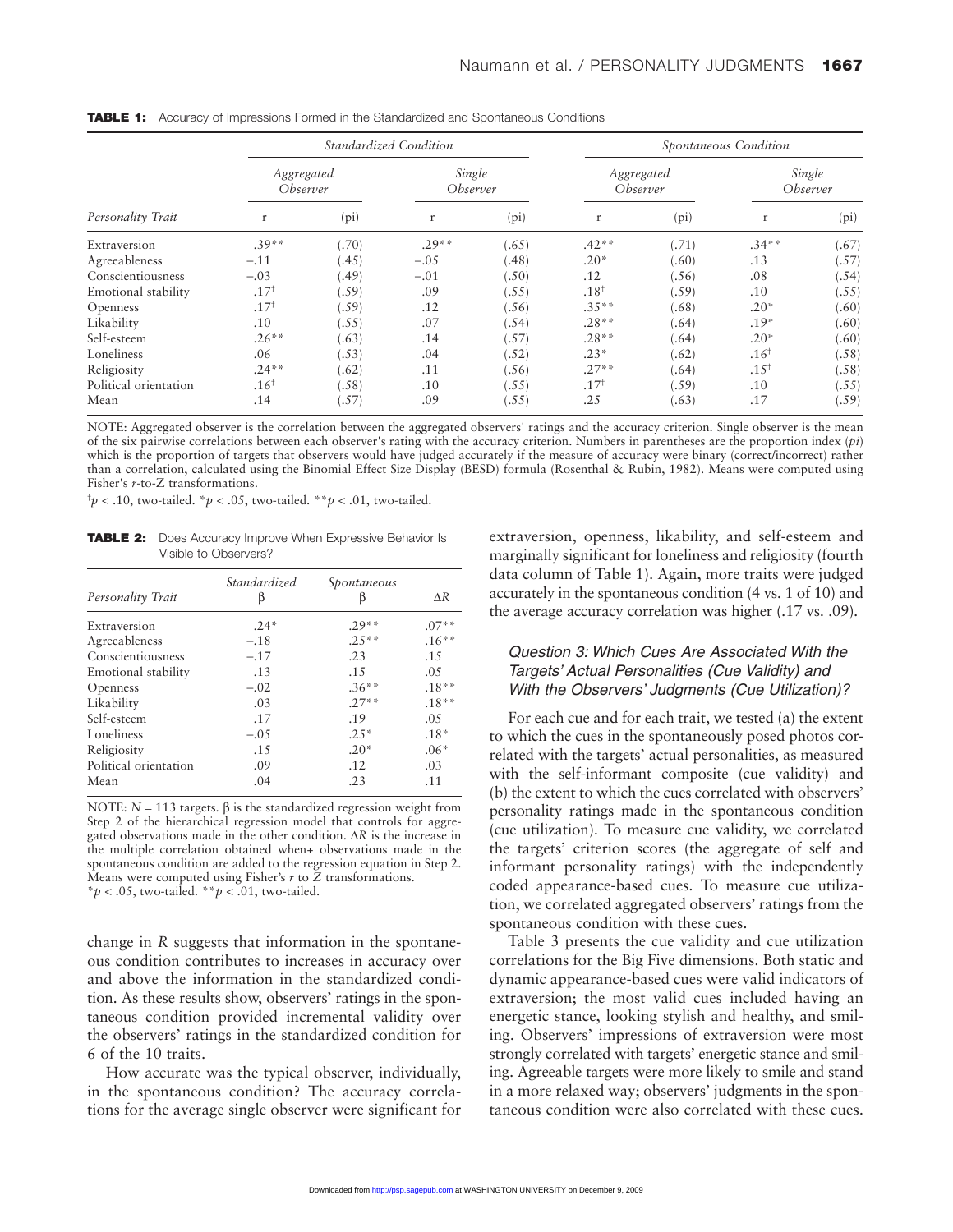| Cue Validity Correlations |                  |                   |         |          |                                       | Cue Utilization Correlations |          |          |          |                  |
|---------------------------|------------------|-------------------|---------|----------|---------------------------------------|------------------------------|----------|----------|----------|------------------|
| E                         | $\boldsymbol{A}$ | $\mathcal{C}_{0}$ | ES      | $\Omega$ | Appearance-Based Cues                 | E                            | A        | C        | ES       | $\left( \right)$ |
|                           |                  |                   |         |          | <i>Static Cues</i>                    |                              |          |          |          |                  |
| $.33**$                   | .09              | .14               | $.21*$  | $-.20*$  | Healthy (vs. sickly) appearance       | $.30**$                      | $.22*$   | $.25***$ | $.35***$ | $-.01$           |
| $.35**$                   | $-.04$           | $-.05$            | .13     | $-.09$   | Stylish (vs. unstylish) appearance    | .14                          | .03      | .01      | .17      | .00              |
| $-.08$                    | .00              | $-.21*$           | $-.05$  | $.19*$   | Distinctive (vs. ordinary) appearance | $-.06$                       | .00      | $-.15$   | .06      | $.35***$         |
| $.22*$                    | .04              | .18               | .03     | $-.31**$ | Neat (vs. messy) appearance           | $.19*$                       | .10      | $.53**$  | .06      | $-.04$           |
|                           | Dynamic Cues     |                   |         |          |                                       |                              |          |          |          |                  |
| $.28**$                   | $.21*$           | .15               | .14     | .02      | Smiling                               | $.71**$                      | $.62**$  | $.40**$  | $.54**$  | $.47**$          |
| $-.02$                    | .03              | .02               | $-.08$  | $.23*$   | Looking away from camera              | $-.07$                       | $-.10$   | .01      | $-.11$   | .16              |
| $-.24**$                  | .13              | $-.17$            | .08     | .00      | Arms folded                           | .01                          | .08      | .02      | .04      | $-.04$           |
| .15                       | .14              | .13               | .11     | .01      | Arms behind back                      | .17                          | .15      | .02      | $.25***$ | .18              |
| $.39**$                   | .13              | .11               | .15     | .03      | Energetic (vs. tired) stance          | $.76***$                     | $.56***$ | $.33**$  | $.53**$  | $.42**$          |
| $-.27**$                  | $-.26**$         | $-.09$            | $-.20*$ | $-.01$   | Tense (vs. relaxed) stance            | $-.66**$                     | $-.50**$ | $-.01$   | $-.62**$ | $-.29**$         |

TABLE 3: A Brunswik (1956) Lens Model Analysis of Judgments Based on Appearance for the Big Five Dimensions

NOTE:  $E =$  extraversion; A = agreeableness; C = conscientiousness; ES = emotional stability; O = openness.

\**p* < .05, two-tailed. \*\**p* < .01, two-tailed.

TABLE 4: A Brunswik (1956) Lens Model Analysis of Judgments Based on Appearance for Non-Big-Five Personality Traits

| Cue Validity Correlations |                                |          |                       |        |                                       | Cue Utilization Correlations |            |          |         |         |
|---------------------------|--------------------------------|----------|-----------------------|--------|---------------------------------------|------------------------------|------------|----------|---------|---------|
| LIK                       | SE<br>POL<br>LON<br><b>REL</b> |          | Appearance-Based Cues | LIK    | SE                                    | LON                          | <b>REL</b> | POL      |         |         |
| <i>Static Cues</i>        |                                |          |                       |        |                                       |                              |            |          |         |         |
| $.21*$                    | $.33**$                        | $-.27**$ | .09                   | .03    | Healthy (vs. sickly) appearance       | $.31**$                      | $.42**$    | $-.38**$ | .17     | $-.21*$ |
| .14                       | .17                            | $-.23**$ | $-.04$                | $-.01$ | Stylish (vs. unstylish) appearance    | .17                          | $.28**$    | $-.16$   | .04     | $-.10$  |
| $-.22*$                   | $-.11$                         | .08      | $-.08$                | .09    | Distinctive (vs. ordinary) appearance | .04                          | $-.08$     | .12      | $-.20*$ | $.41**$ |
| .17                       | .11                            | $-.27**$ | .13                   | .13    | Neat (vs. messy) appearance           | $.21*$                       | $.39**$    | $-.27**$ | $.44**$ | $.40**$ |
| Dynamic Cues              |                                |          |                       |        |                                       |                              |            |          |         |         |
| $.26***$                  | $.24**$                        | $-.15$   | $.24**$               | .02    | Smiling                               | $.67**$                      | $.61**$    | $-.62**$ | $.34**$ | .02     |
| .03                       | .07                            | $-.06$   | $-.18$                | .08    | Looking away from camera              | .06                          | .03        | $-.04$   | $-.05$  | $-.09$  |
| .01                       | $-.13$                         | $-.04$   | $-.03$                | $-.02$ | Arms folded                           | .04                          | $-.04$     | $-.03$   | $-.02$  | .04     |
| $.19*$                    | $.22*$                         | $-.15$   | $-.01$                | $-.06$ | Arms behind back                      | .16                          | $.24**$    | $-.18$   | .06     | .09     |
| $.27**$                   | $.21*$                         | $-.33**$ | $.21**$               | $-.07$ | Energetic (vs. tired) stance          | $.70**$                      | $.65***$   | $-.62**$ | $.31**$ | $-.02$  |
| $-.23*$                   | $-.18$                         | $.29**$  | $-.24**$              | .02    | Tense (vs. relaxed) stance            | $-.55**$                     | $-.53**$   | $.58**$  | $-.09$  | $-.01$  |

NOTE: LIK = likability; SE = self-esteem; LON = loneliness; REL = religiosity; POL = political orientation (liberal). \**p* < .05, two-tailed. \*\**p* < .01, two-tailed.

Conscientious targets were less likely to dress in distinctive ways. However, observers' judgments did not correlate with this cue; instead, observers' judgments correlated with targets looking neat, healthy, and energetic and smiling. Emotionally stable targets were healthier looking and stood in more relaxed ways; observers' judgments correlated with these cues but correlated with invalid cues such as whether the target was smiling and stood with an energetic stance. Targets who were more open to experience were less likely to have a healthy, neat appearance but were more likely to have a distinctive style of dress and look away from the camera. Observers' judgments correlated with targets' distinctive appearance but did not correlate with the other valid cues, instead correlating with targets' smiling and energetic stance.

Table 4 presents the cue validity and cue utilization correlations for the other non-Big-Five dimensions. The most likable targets smiled, looked healthier, and stood in an energetic manner, but they also looked less tense, distinctive, and stood with their arms behind their backs. Observers' judgments of likability correlated strongly with targets' facial and postural expression; their judgments correlated with targets' smiling, energetic stance, and relaxed stance. Targets who had higher self-esteem looked healthier, smiled more, had an energetic stance, and stood with their arms behind their backs. Observers' judgments correlated with both the dynamic facial and postural cues, as well as the static cues such as having a neat, stylish, and healthy looking appearance. The loneliest targets stood in less energetic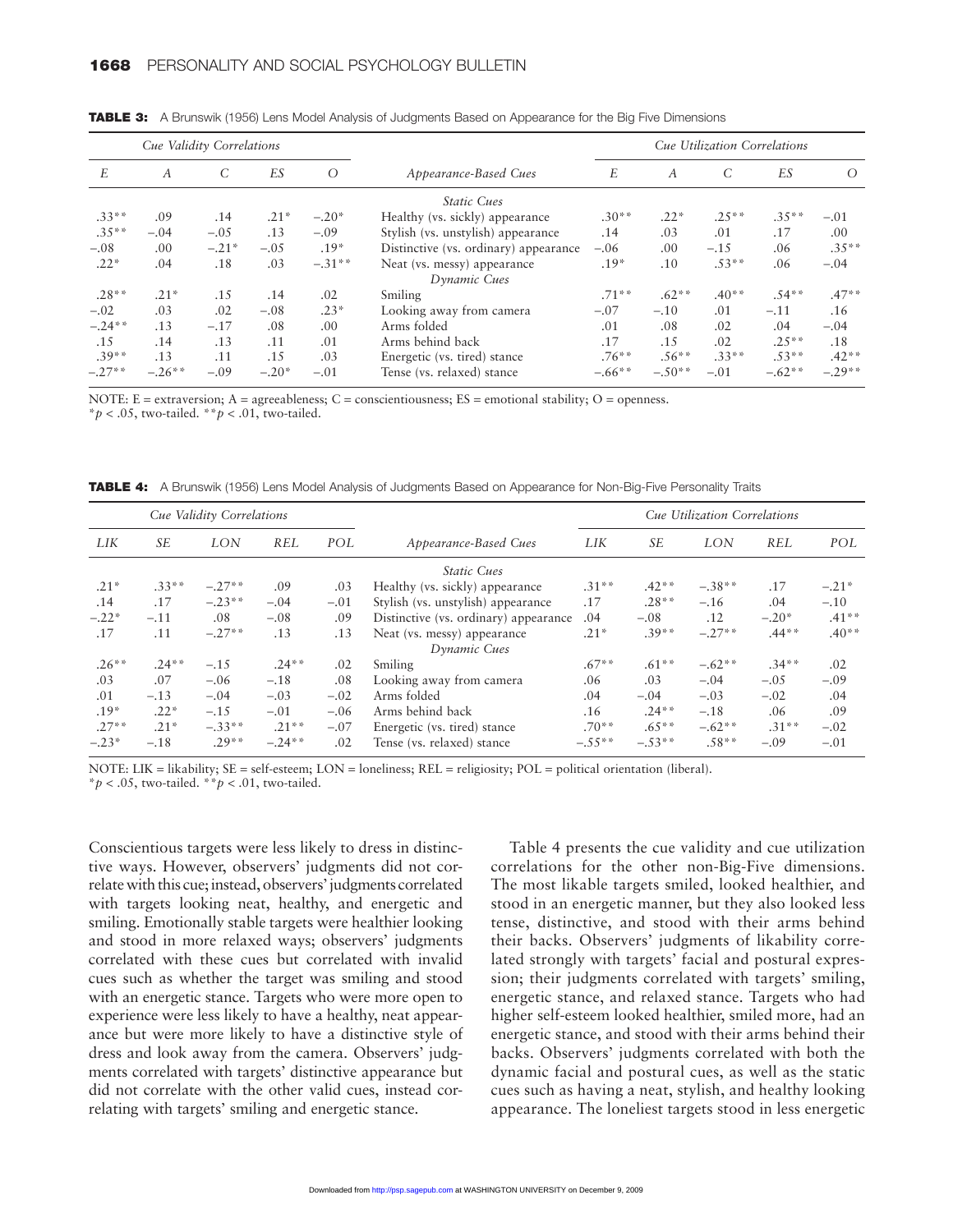and more tense ways and appeared more sickly, messy, and unstylish. Observers' judgments correlated with most of these cues, particularly targets' negative postural expression, but also correlated with invalid cues such as smiling. Religious targets were more likely to smile and stand in energetic and relaxed ways; observers' judgments correlated with smiling and energetic stance, but also correlated with targets' neat appearance. None of the appearance-based cues we coded were valid indicators of the targets' liberal political orientation; in spite of this, observers' judgments correlated with appearance-based cues such as targets' distinctive, neat, and unhealthy appearance.

#### *Target Gender Differences*

Did accuracy levels differ if the target was male or female? We tested the difference between the aggregatedobserver accuracy correlations made for male targets and female targets. There was only one significant difference. Observers' judgments of conscientiousness were more accurate for male targets,  $r(57) = .31$ , than for female targets,  $r(56) = -.17$ ;  $z = 2.55$ ,  $p < .05$ . We also examined the cue validity and cue utilization correlations by gender for conscientiousness. In males, actual conscientiousness was associated with a more neat appearance,  $r(57) = .33$ ,  $p < .01$ ; looking healthier,  $r(57) = .29$ ,  $p < .01$ ; and having a more distinctive appearance,  $r(57) = .29$ ,  $p < .01$ , and observers' judgments of conscientiousness were correlated with a target's neat appearance,  $r(57) = .30$ ,  $p < .01$ , and looking healthy,  $r(57) = .53$ ,  $p < .01$ . Among the cues examined here, there were no valid indicators of conscientiousness in female targets.

#### **DISCUSSION**

Our results underscore the important role of physical appearance in personality judgment. As we predicted, physical appearance serves as a channel through which personality is manifested and observers discover many aspects of personality. Indeed, even when observers' judgments were based on just a full-body photograph in which expressive aspects of targets' appearance were virtually eliminated, these judgments were accurate for extraversion, emotional stability, openness, self-esteem, and religiosity. When observers saw targets in their spontaneous poses, they were able to judge 9 of 10 traits with some degree of accuracy, and for 4 of those traits, the observers were more accurate than in the standardized condition. In addition, for 6 of the 10 traits, judgments made in the spontaneous condition provided incremental validity in predicting the targets' actual personalities above and beyond judgments made in the standardized condition. These findings suggest that observers' lay theories about personality and its manifestation in physical appearance have some kernel of truth to them, especially when targets can choose their own posture and facial expression.

These findings provide important insights into the personality judgment process. Previous zero-acquaintance research has shown that accuracy occurs even with minimal information (e.g., the mean accuracy correlation based on viewing a brief interaction or short segments of videotaped behavior is .23; Hall et al., 2008). Our findings suggest that much of this accuracy may happen before any face-to-face interaction occurs or any behavior is observed. That is, observers are able to form reasonably accurate impressions for a number of traits simply on the basis of physical appearance (e.g., aggregated-observer accuracy in the spontaneous condition averaged .25 across all 10 traits and averaged .26 across the Big Five traits only). Furthermore, the most informative components lay in an individual's nonverbal expressive appearance such as facial expression and posture.

The similarities and differences with patterns of accuracy found in previous research are also informative. Like research in many different contexts, including face-to-face interactions, we found that observers rated extraversion most accurately (Borkenau et al., in press; Carney et al., 2007; Funder & Colvin, 1988; Hall et al., 2008; Kenny, 1994). Extraversion is typically associated with positive emotional expression (Borkenau et al., in press; Kenny et al., 1992); however, we found that observers could judge extraversion accurately even when we restricted the targets' facial expression. Cue analyses suggested that both static and dynamic appearance-based cues reflected extraversion; as expected, extraverts were more likely to smile and stand energetically, but they were also more likely to wear stylish clothes, have a neat appearance, and look healthier. These findings support previous research demonstrating that extraversion is an observable, easy trait to judge (Funder & Colvin, 1988; John & Robins, 1993).

Contrary to previous research, however, we found that observers made accurate judgments for emotional stability. The use of photographs may have given observers more opportunity to focus on and scrutinize the individual differences in posture that might not otherwise be possible in a face-to-face interaction. For example, cue analyses revealed that emotionally stable targets stood in a more relaxed stance, whereas neurotic targets stood in a more rigid and tense manner, and observers seemed to use this information.

Also surprising was the fact that, contrary to some previous research (Albright et al., 1988; Borkenau & Liebler, 1992; Kenny, 1994) we did not find accuracy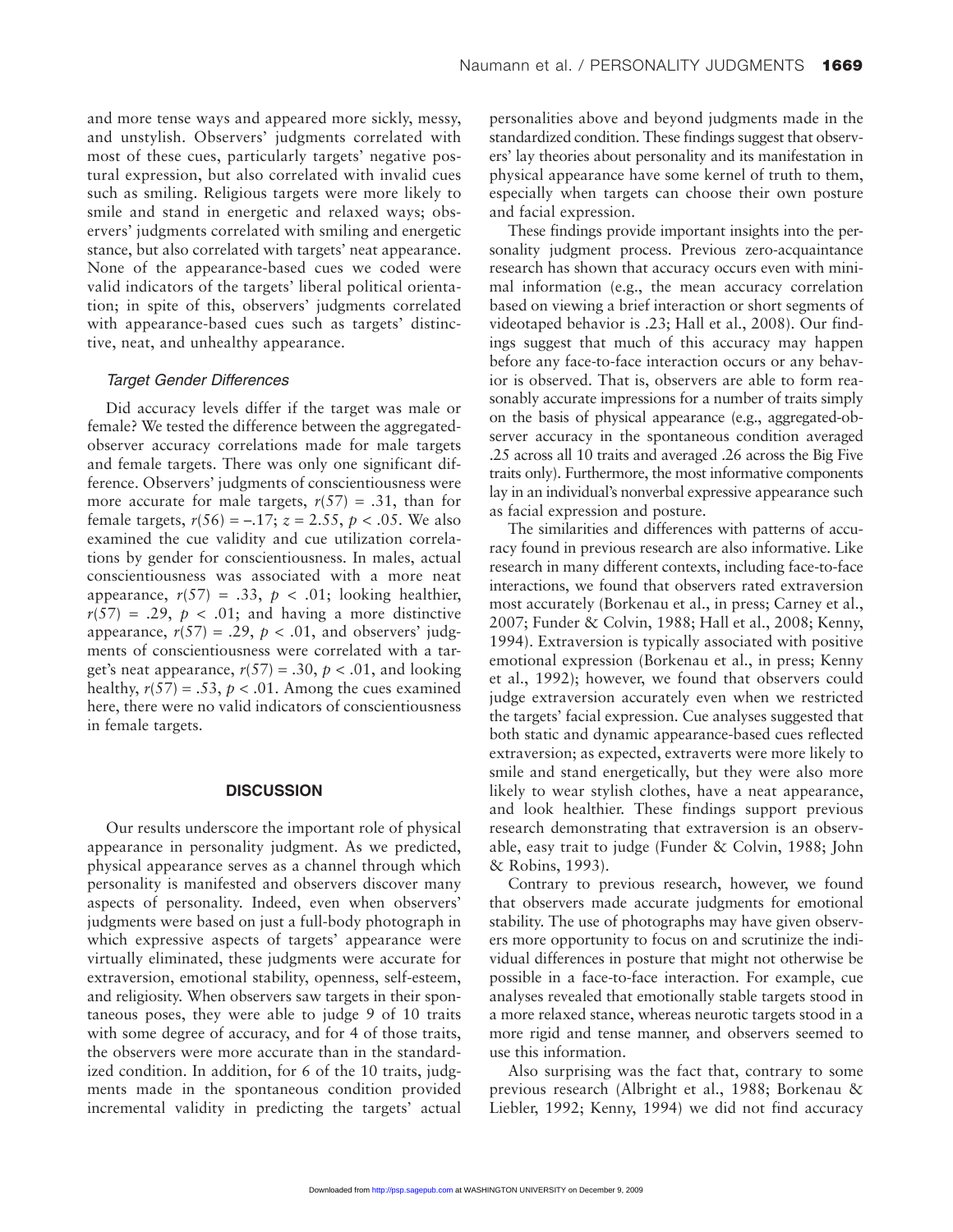for conscientiousness in either the standardized or spontaneous condition. Why was this the case? First, much prior research suggests that observers use style or presentation of dress (e.g., neatness or formalness of clothing) to judge conscientiousness (Albright et al., 1988; Borkenau & Liebler, 1992; Kenny et al., 1992). Because our sample of targets was culled from a college campus whose daily uniform is composed of one's favorite pair of jeans and T-shirt, we may have captured a restricted range of conscientiousness-related physical appearance cues compared to other studies that included a more diverse set of targets (e.g., Borkenau & Liebler, 1992). However, upon closer inspection, we did find that observers were accurate at judging conscientiousness in male targets only. As the cue analyses revealed, observers were attempting to use cues that, intuitively, seem related to conscientiousness. For example, observers rated targets who had a neat and healthy appearance as more conscientious. However, these cues were only valid for the male targets. It is possible that gender norms restricted the variability in the neatness of dress among the female targets; that is, females may be expected to always look put together and presentable whereas males may not be held to the same appearance-based standards.

Although the levels of accuracy in our study are surprisingly high considering the very limited information available to observers, we do not mean to suggest that observers can learn everything they need to know about a person based on a snapshot. Indeed, the accuracy of single observers was substantially lower than that of the aggregated observers' ratings. Thus, any single impression based on a snapshot is far from perfectly accurate. Furthermore, several studies have demonstrated that the accuracy of judgments increases over time and with greater acquaintanceship (Funder & Colvin, 1988; Kenny, Albright, Malloy, & Kashy, 1994; Paulhus & Bruce, 1992) and that different settings offer richer information with which to judge certain traits (e.g., bedrooms for conscientiousness, Web sites for openness).

One implication of our findings is that individuals may choose to alter their appearance in specific ways either to make identity claims or to shape others' impressions of them. For example, some aspects of our static physical appearance are clearly malleable (e.g., unconventional clothing or hairstyle) and even some expressive aspects of appearance may be within our control (e.g., smiling). However, it may be difficult to control other channels of information such as our posture (DePaulo, 1992; Ekman & Friesen, 1974); it is here where much valid and useful information about our personalities lay. As our cue analyses show, posture cues such as having an energetic or tense stance were valid indicators for 5 of the 10 traits we examined and observers seemed to recognize the value in this less controllable nonverbal information.

In summary, our study expands on and refines our understanding of personality judgment and the role of physical appearance in impression formation. By using full-body photographs and examining a broad range of traits, we identified domains of accuracy that have been overlooked, leading to the conclusion that physical appearance may play a more important role in personality judgment than previously thought. In addition, our comparison of judgments in the standardized and spontaneous conditions provides the first direct evidence that although some accuracy is possible even without nonverbal expressive aspects of appearance, more traits can be detected and judgments are generally more accurate when nonverbal expressive behavior is available. Overall, the level and breadth of accuracy achieved underline the pervasiveness of personality. As John Irving's narrator stated, "Things often are as they appear."

#### **REFERENCES**

- Albright, L., Kenny, D. A., & Malloy, T. E. (1988). Consensus in personality judgments at zero acquaintance. *Journal of Personality and Social Psychology, 55*, 387-395.
- Ambady, N., Bernieri, F. J., & Richeson, J. A. (2000). Toward a histology of social behavior: Judgmental accuracy from thin slices of the behavioral stream. In M. P. Zanna (Ed.), *Advances in experimental social psychology* (Vol. 32, pp. 201-272). San Diego, CA: Academic Press.
- Ambady, N., & Rosenthal, R. (1992). Thin slices of expressive behavior as predictors of interpersonal consequences: A meta-analysis. *Psychological Bulletin, 111*, 165-181.
- Bernieri, F. J. (2001). Toward a taxonomy of interpersonal sensitivity. In J. A. Hall & F. J. Bernieri (Eds.), *Interpersonal sensitivity: Theory and measurement* (pp. 3-20). Mahwah, NJ: Lawrence Erlbaum.
- Bernieri, F. J., Gillis, J. S., Davis, J. M., & Grahe, J. E. (1996). Dyad rapport and the accuracy of its judgment across situations: A lens model analysis. *Journal of Personality and Social Psychology, 71,*  110-129.
- Berry, D. S., & Finch-Wero, J. L. (1993). Accuracy in face perception: A view from ecological psychology. *Journal of Personality, 61,* 497-521.
- Block, J. (1961). *The Q-sort method in personality assessment and psychiatric research.* Springfield, IL: Charles C. Thomas.
- Borkenau, P., Brecke, S., Möttig, C., & Paelecke, M. (2009). Extraversion is accurately perceived after a 50-ms exposure to a face. *Journal of Research in Personality, 43,* 702-705.
- Borkenau, P., & Liebler, A. (1992). Trait inferences: Sources of validity at zero-acquaintance. *Journal of Personality and Social Psychology, 62,* 645-657.
- Brunswik, E. (1956). *Perception and the representative design of psychological experiments* (2nd ed.). Berkeley: University of California Press.
- Buffardi, L. E., & Campbell, W. K. (2008). Narcissism and social networking Web sites. *Personality and Social Psychology Bulletin, 34*, 1303-1314.
- Carney, D. R., Colvin, C. R., & Hall, J. A. (2007). A thin slice perspective on the accuracy of first impressions. *Journal of Research in Personality, 41*, 1054-1072.
- DePaulo, B. M. (1992). Nonverbal behavior and self-presentation. *Psychological Bulletin, 11*, 203-243.
- Dunning, D., Meyerowitz, J. A., & Holzberg, A. D. (1989). Ambiguity and self-evaluation: The role of idiosyncratic trait definitions in self-serving assessments of ability. *Journal of Personality and Social Psychology, 57,* 1082-1090.